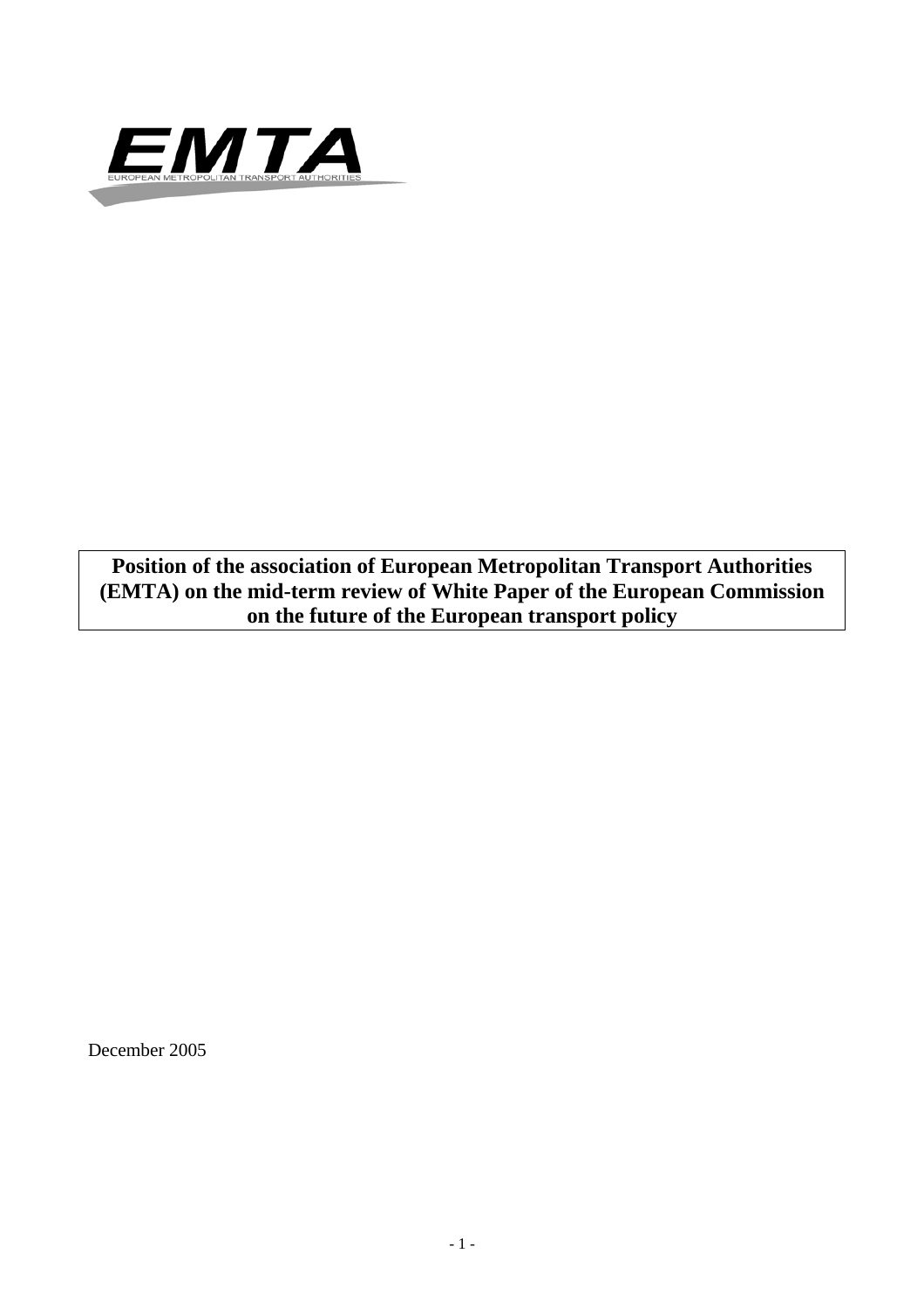# **Introduction**

The association of European Metropolitan Transport Authorities (EMTA) brings together 33 public authorities in charge of the public transport networks of the European largest cities. These authorities plan, co-ordinate, fund and improve constantly the quality of public transport systems serving more than 85 million European citizens.

The Members of EMTA greeted in 2001 the release by the European Commission of the White Paper on the European transport policy by 2010, since **they all agreed that there was an urgent need to change the patterns of mobility in Europe**. However, they stressed that **this White Paper was lacking ambition concerning mobility in the urban areas**, where live more than three quarters of the European population, on the one hand, and that the European institutions should move fast to implement the measures necessary to foster a sustainable urban mobility, on the other hand.

The mid-term review of the white paper represents an opportunity to update the analysis of the situation, to assess the impact of decisions taken and to propose orientations for EU policy.

#### **2001 – 2005: ongoing trends and innovative policies**

During the recent period, we witnessed on-going trends in the field of urban mobility:

- The urbanisation rate, which is above 75% in Europe, is still increasing, bringing more and more people living in cities.
- The size of households keeps on declining regularly: 2.6 people per household in 1990, 2.2 forecast in 2010. This exerts a growing pressure on housing demand and housing costs.
- As a consequence or because of a lack of measures to face this phenomenon, urban sprawling continued its expansion, decreasing the average density of cities and increasing the mobility demand in terms of distances travelled.

The 2001 white paper statement regarding urban areas is still shared by EMTA members: our metropolitan areas are still suffering from congestion, from noise, from air pollution, from degradation of urban space and from road accidents. EMTA member cities welcome the improvement of road fatalities figures reached in the past years but underline that the number of victims stays at an unbearable level: in 2004, 43.500 people were killed in EU 25 and more than 20% of victims were circulating in urban areas.

However, during this period, a wide range of new initiatives have been taken by political decision makers acknowledging the growing concern about urban mobility:

- The congestion charging scheme introduced in London led to an immediate and sustainable decrease of traffic levels and boosted the patronage of public transport, especially bus services. This charging policy will be experimented in Stockholm and in Vilnius in 2006
- The new approach of road space allocation in Paris, providing more room for public transport, pedestrians and cycles has led to a 3% annual reduction of car traffic in the whole city.
- In Madrid, a strong investment policy has been undertaken, progressively positioning the city as Europe's best in class for the length of the metro network. Above ground, motorway lanes have been dedicated to buses, coaches and high occupancy vehicles in combination with an excellent integration of these corridors in the main interchange stations. Offering an easier access to the city for people who smartly use a scarce road space is a positive signal in terms of urban mobility management and increase, at low cost, the capacity of road networks.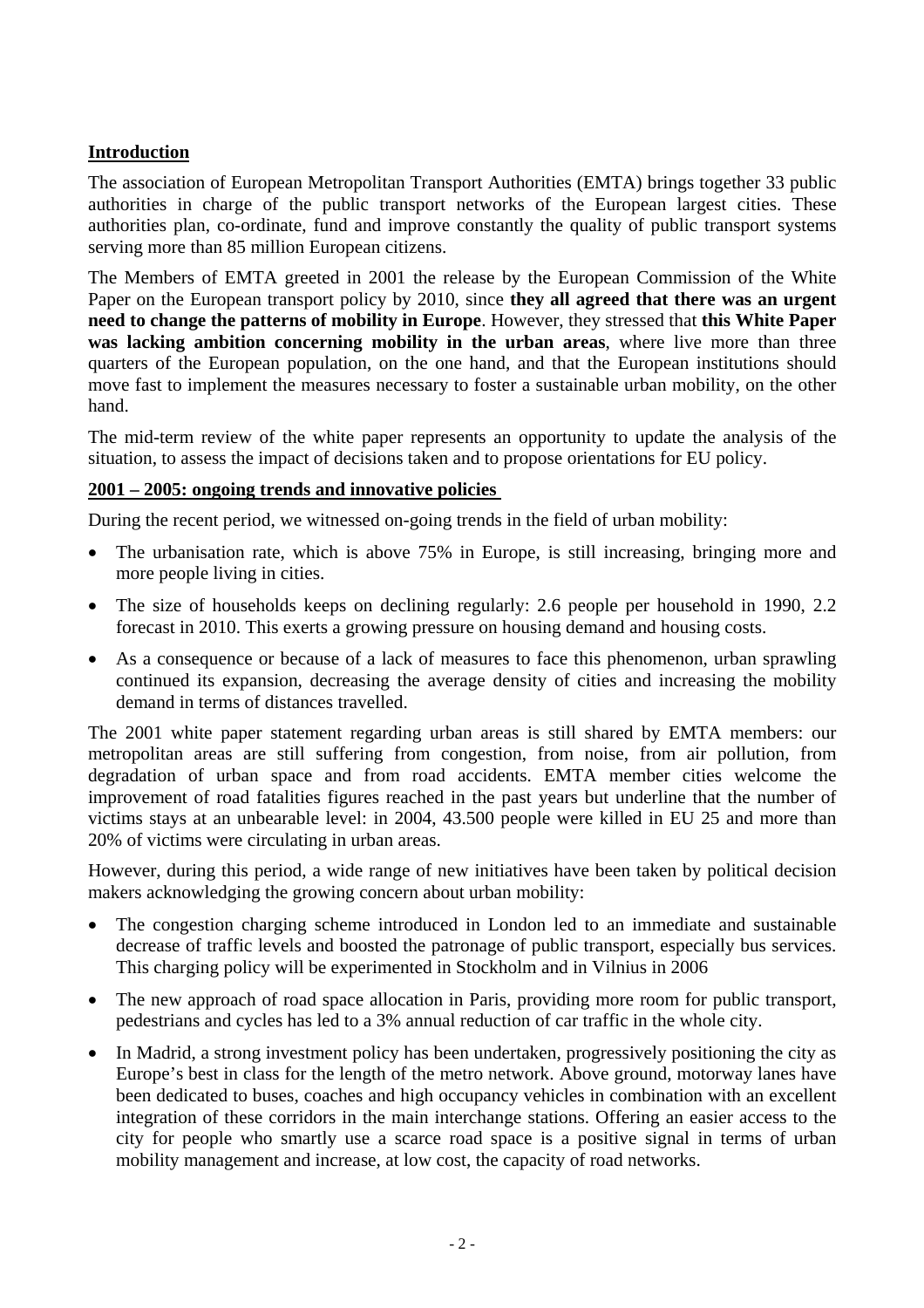The concern about urban mobility is growing in all European cities with a rising awareness of citizen and of political decision makers leading to large action programs, despite strong impediments coming from scarce funding resources, reluctance to change mobility habits, complex institutional frameworks or lack of political willingness.

However new challenges are appearing, setting a higher pressure on urban mobility and calling for further actions to be undertaken.

### **New challenges for the future**

Urban sprawling can be generated by people who settle away from urbanised areas because of a lack of housing offer at a reasonable price in territories well served by transport infrastructure. In this case the expenses avoided in the housing could be paid twice in transport expenses and the financial situation of these households is worsening. The overall price paid by the society to fulfil their mobility needs can be higher than for a policy aiming at helping them living in an area better served with urban facilities.

Urban sprawling will also raise the issue of mobility needs of a growing older population. The baby boomers will soon reach the age of 60 and will increasingly retire in the forthcoming years. Their residence location will probably be chosen regardless of the working areas. In very low density areas, where mobility by car is economically more relevant, public transport could encounter growing expectations even from people who can afford car mobility because of their growing difficulties to drive cars.

Urban sprawling has also negative impacts on the employment and on access to jobs. Companies who decided to settle away from urbanised areas and from public transport infrastructures have benefited from a low land price and low congestion levels which meant an easy road access. However, it also meant a transfer of these costs to their employees who have to spend higher travel expenses. By the time, as urban sprawling goes on, these workplaces are hit by congestion and without public transport services, their accessibility becomes more and more difficult. It becomes harder to find people accepting too long travel times and too high travel expenses, in a context of a rising price of fuel.

The oil crisis is reinforcing the need to have energy efficient urban areas i.e. dense cities well served by public transport. In these cities, the share of trips using public transport is higher and the distances travelled are lower. The energy consumption per inhabitant in areas where density (population + jobs /hectare) is above 100 is four times less than in areas whose density is below 25!

Lastly, urban mobility is a sector where huge improvements can be done regarding the challenge of the climate change. In this battle EU has a key role to play in the implementation of Kyoto Protocol and in actions to undertake after 2012: the transport sector represented 24% % of EU emissions in 2001 and within this sector, road transport accounted for 84%. Public transport with its large proportion of electric energy supply has lower emission rates than fossil mobility. Moreover it consumes 2.2 times less energy than private car per passenger.km. Public transport and generally speaking a cleaner urban mobility is then a key mean of reducing greenhouse gases emission in urban areas.

### **Orientations for white paper mid-term review**

### ¾ *The importance of subsidiarity is crucial for local authorities but the involvement of European Union is essential to a better mobility management*

EMTA comments and remarks about 2001 white paper are still valid: the public transport authorities of the European metropolitan areas regret that urban transport is not given due consideration in the White Paper, which is illustrated by the fact that it only received 4 pages in the 123-page White Paper. Even though the Commission is right to advocate the principle of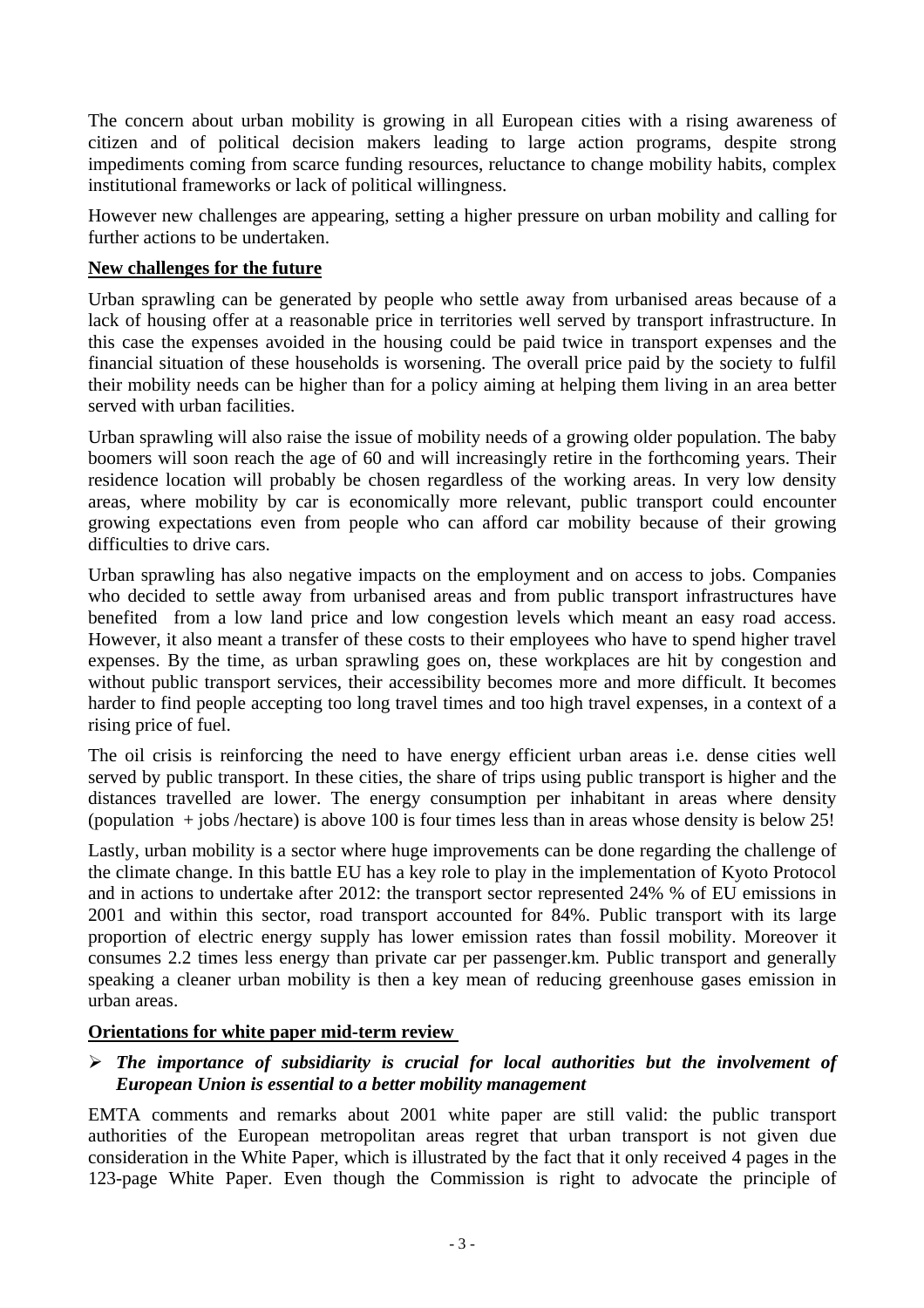subsidiarity and to say that the "responsibility for urban transport lies mainly with the national and local authorities", the fact that 75% of the European Population now lives in urban areas should place urban mobility at the core of all European transport policies.

Initiatives which have been taken in the last years have been helped by dissemination of knowledge and exchanges of best practices at European level but urban mobility has a too large impact on our societies to be almost absent from a general document EU Transport policy even if the urban thematic strategy will probably provide a set of guidelines.

Europe has to show that there is a way of combining economic dynamism, social justice, quality of life and a protected environment by setting ambitious objectives and helping monitoring the achievements.

¾ *Setting ambitious objectives at European level will help political decision makers to undertake ambitious policies with the commitment of local population and with the support of an international platform of experiences*

EMTA transport authorities think that each level of public authorities has a role to play to achieve a sustainable mobility, and the European Union in the first place.

Even though the European Commission cannot replace the local authorities, the White Paper could set general targets such as displaying some objectives of reduction of the use of private car in the European cities.

Even if political decision makers are becoming more and more aware of the necessity to reverse the current trends, they can easily be afraid of taking traffic reductions measures or to turn policy investments and incentives toward cleaner modes of transport, not because of the reluctance of the population but rather because of structured oppositions that are unfortunately better heard by decision makers. Analysing this decision process could help wiser public choices in term of mobility management.

## ¾ *Financial contribution is expected for research and for investment projects for new transport systems*

The European Union already invests quite a lot of money in its research programmes devoted to transport. This effort should go on and its results widely circulated.

**The European Union should also devote more money to the funding of new transport systems in the European cities**. Funding of operations has to stay at a local level, with some possible contributions of national levels but EU funding of urban projects can represent a strong incentive to undertake ambitious development programs and to accelerate some projects that often stumble on financial issues.

European subsidies currently concern nearly exclusively cross-border transport projects, which are useful for the improvement of communications between European countries. Moreover, better connections between cities are not profitable if connections within cities are not at a comparable level. Moreover, the number of people impacted in their daily lives if far more important for urban projects than for cross-borders projects.

### ¾ *A European harmonisation is strongly expected in the following fields :*

- the **taxation of fuels**, with clear incentives for the use of alternative ones,
- the **technical standards** of public transport systems, so as to set minimum levels of quality of service (for example in terms of accessibility to people with reduced mobility)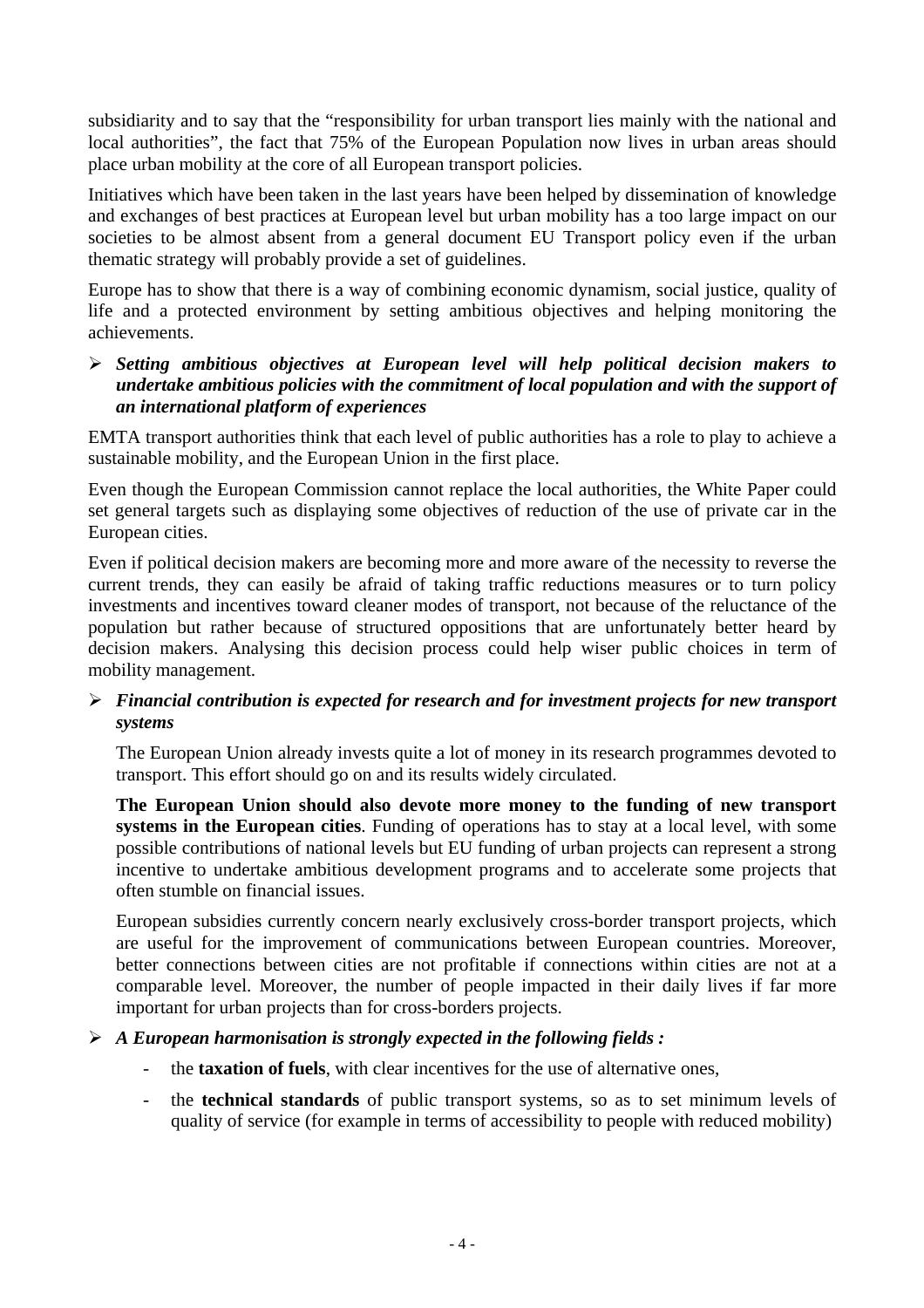- the **rules concerning the use of private car** making possible a co-ordination of car mobility management at a local level : parking management, control and fines policy, traffic management
- ¾ *European level should define and implement guidelines for a fairer infrastructure charging system between the different transport modes.*

European legal framework should make possible infrastructure charging schemes at local level, with respect for the principle of subsidiarity.

The European regulations could state that the money collected should be devoted to the funding of public transport systems, or of measures aiming at reducing private car demand.

¾ *The definition of strict rules concerning the necessary co-ordination between land use and transport policies.*

The European concept of urbanity is based on cities of a certain density very well served by public transport systems. **The attempts to control and influence the patterns of urban mobility will achieve nothing if it is still possible to develop new urban areas without efficient public transport**. The preservation of rural areas from uncontrolled urbanisation should go together with better connections between town and transport planning in the built areas.

European framework should provide the opportunity for local authorities to implement coordinated land use and transport policies with appropriate tools, in accordance with the principle of subsidiarity.

### **Conclusion**

Even if urban issues are expected to be addressed in the forthcoming urban strategy, challenges raised by mobility in our cities have to be clearly stated in the EU Transport Policy.

The transport authorities of the European metropolitan areas would expect a document dealing with the future of EU transport policy better taking into account urban transport. Urban mobility could be for instance addressed through the fields of research, co-ordination of transport policies within urban transport (parking/traffic management/public transport) and with land use policies in accordance with the principle of subsidiarity, promotion of best practices or funding of investments, etc.

The challenge is very strong: urban mobility will impact the daily life of 85% of European dwellers and could have tremendous consequences on the future of our planet.

Paris, 28 December 2005